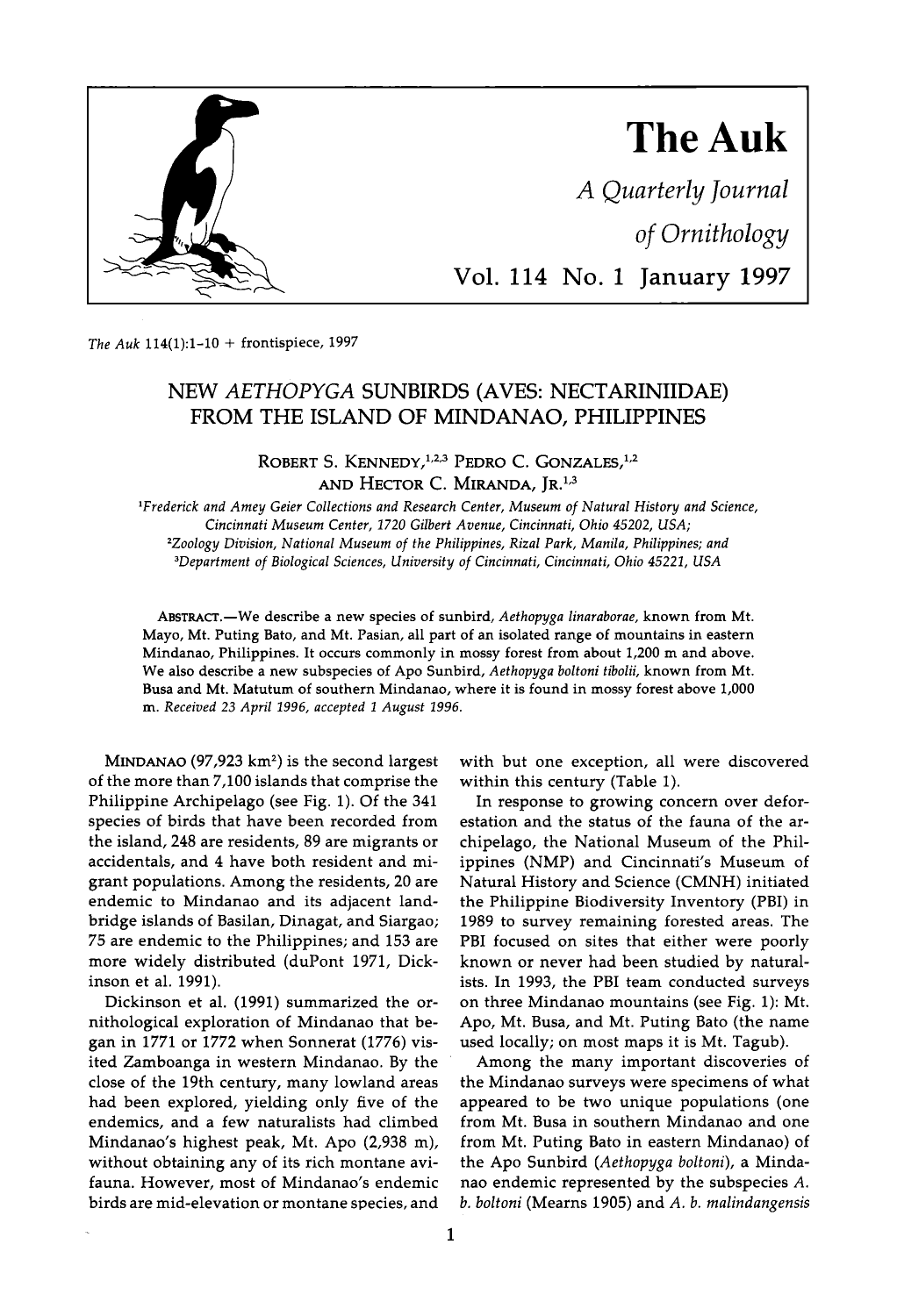

**FRONTISPIECE. Adult male (upper left) and female (upper right) Lina's Sunbirds (Aethopyga linaraborae sp. nov.); adult male (center right) and female (center left) Apo Sunbirds (Aethopyga boltoni boltoni); and adult**  male (lower right) and female (lower left) Apo Sunbirds (Aethopyga boltoni tibolii subsp. nov.), all from the **high mountain forests of Mindanao, Philippines. From a mixed media painting by Melinda Johns Bitting. Publication of this Frontispiece was supported by the Donald L. Bleitz Fund.**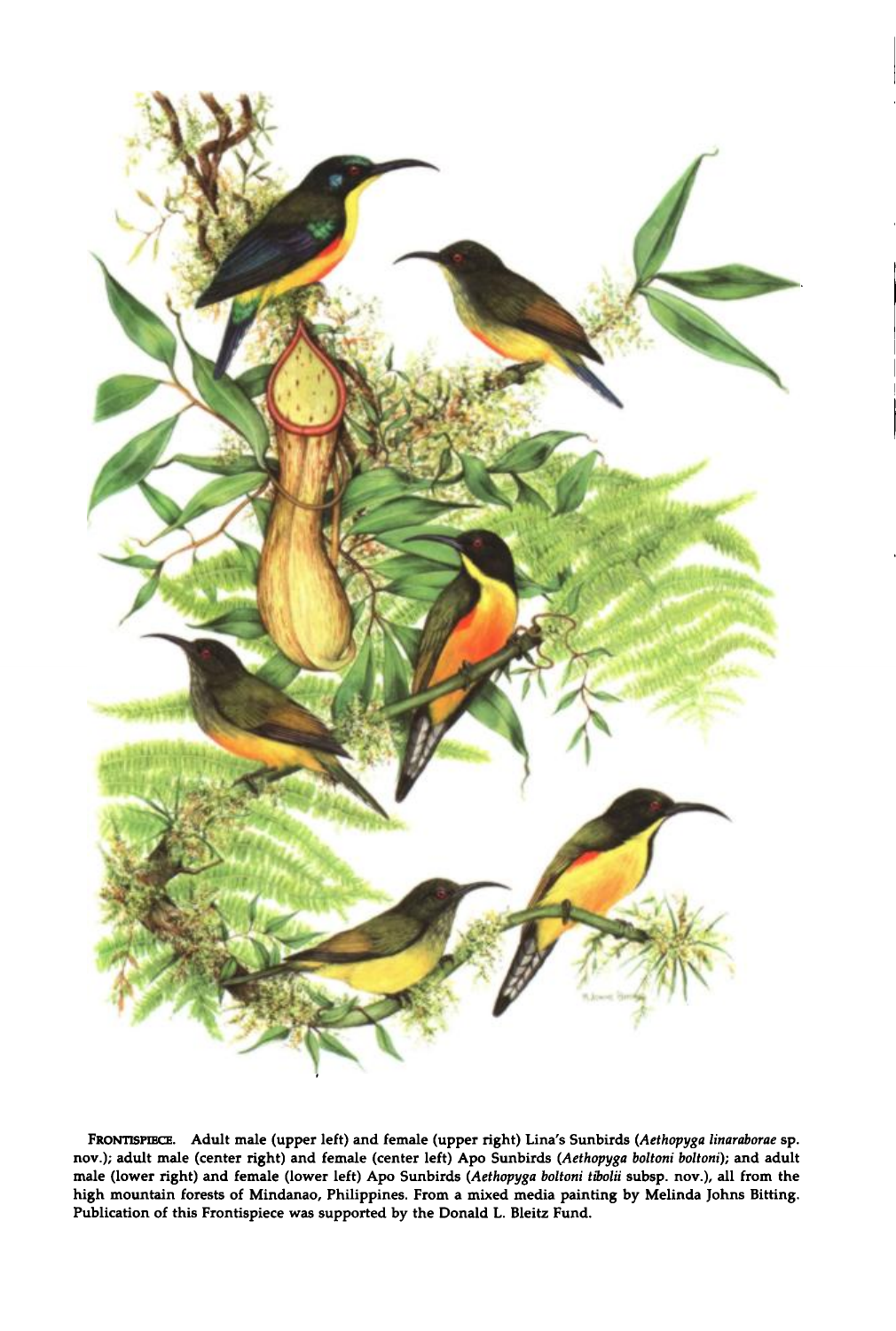

**Fig. 1. Map of Mindanao, Philippines showing the holotype localities (stars) for Aethopyga linaraborae (Mt.**  Pasian) and Aethopyga boltoni tibolii (Mt. Busa), mountain peaks mentioned in the text (triangles), and the **distribution of land above 1,200 m (filled black) on the island.** 

**(Rand and Rabor 1957). Because the taxonomic outcome of these new populations differs, we will treat each separately. We are aware of recent debates over the "species concept" (Cracraft 1983, Zink and McKitrick 1995, Zink 1996) but have elected to follow the long-established tradition of recognizing species and subspecies based on levels of differences between populations (Mayr 1942, Amadon 1949). We also are aware of the problems with recent descriptions of species and thus adhere to the guidelines proposed by LeCroy and Vuilleumier (1992) for describing new species of birds.** 

## **NEW SUNBIRD FROM EASTERN MINDANAO**

**The PBI team conducted a survey on Mt. Puting Bato from 2 to 8 May 1993, covering elevations from 1,130 to 1,360 m. During the course of this survey, Jeff Brown and colleagues obtained eight specimens (skins with associated fluid-preserved bodies, two males and one female; whole fluid-preserved specimens, one male and four unsexed) identified in the field as the Apo Sunbird. Upon return to CMNH, we**  **carefully compared these specimens with those of the Apo Sunbird from Mt. Apo and concluded they were strikingly different. We also located previously unreported specimens (nine males and eight females) that were identical to the Mt. Puting Bato birds at the National Museum of Natural History (USNM) and the Field Museum of Natural History (FMNH). Dioscoro S. Rabor had collected them from 15 to 27 June 1965 on Mr. Mayo, a peak in the same range of mountains 40 km south-southeast of Mt. Puting Bato (Fig. 1). The name "Aethopyga boltoni boltoni" had been written on the tags, presumably by Rabor when he prepared the labels in the field.** 

**In 1994, Kennedy and the PBI team attempted to continue the surveys of Mt. Puting Bato but were prevented from entering the region because of increased dissident activity. Instead, the team surveyed Mt. Pasian, 45 km north of Mt. Puting Bato and within the logging concession of PICOP Resources Inc. (formerly the Paper Industries Corporation of the Philippines). They sighted several individuals of the "new" sunbird and obtained four additional**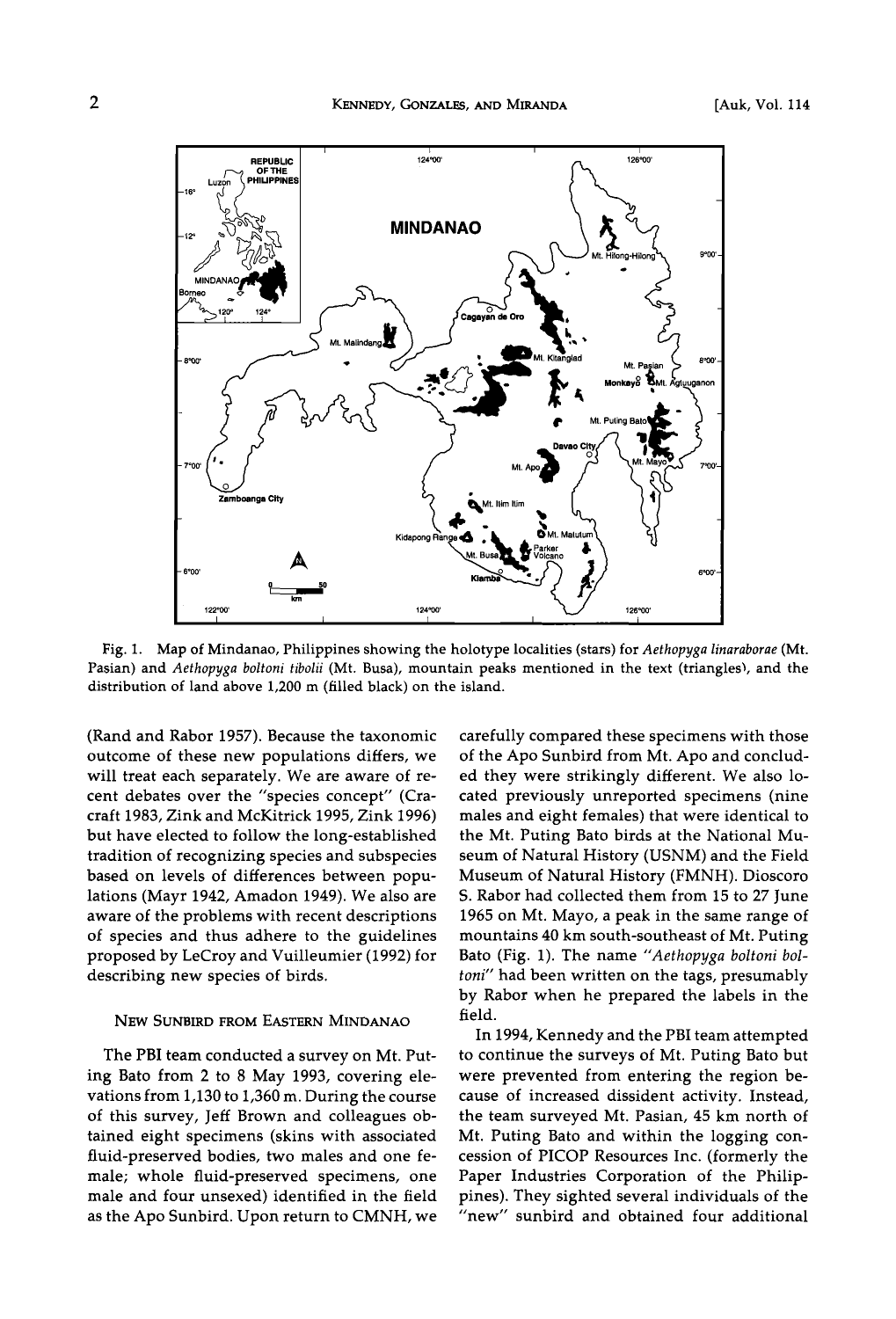**TABLE 1.** Montane birds endemic to Mindanao discovered since 1900.

| <b>Species</b>                                          | Location               | Year | Source                |
|---------------------------------------------------------|------------------------|------|-----------------------|
| Mindanao Lorikeet (Trichoglossus johnstoniae)           | Mt. Apo                | 1903 | Hartert 1903          |
| Black-and-cinnamon Fantail (Rhipidura nigrocinnamomea)  | Mt. Apo                | 1903 | Hartert 1903          |
| Apo Myna (Basilornis miranda)                           | Mt. Apo                | 1903 | Hartert 1903          |
| Black-masked White-eye (Lophozosterops goodfellowi)     | Mt. Apo                | 1903 | Hartert 1903          |
| Cinnamon Ibon (Hypocryptadius cinnamomeus)              | Mt. Apo                | 1903 | Hartert 1903          |
| Olive-capped Flowerpecker (Dicaeum nigrilore)           | Mt. Apo                | 1903 | Hartert 1904          |
| Apo Sunbird (Aethopyga boltoni) <sup>a</sup>            | Mt. Apo                | 1903 | Mearns 1905           |
| Bagobo Babbler (Leonardina woodi)                       | Mt. Apo                | 1904 | Mearns 1905           |
| Goodfellow's Jungle-Flycatcher (Rhinomyias goodfellowi) | Mt. Apo                | 1905 | Ogilvie Grant 1905    |
| McGregor's Cuckooshrike (Coracina mcgregori)            | Mt. Malindang          | 1906 | Mearns 1907           |
| Grey-hooded Sunbird (Aethopyga primigenius)             | Mt. Apo                | 1929 | Hachisuka 1941        |
| Cryptic Flycatcher (Ficedula crypta)                    | Mt. Apo                | 1946 | Vaurie 1951           |
| Red-eared Parrotfinch (Erythrura coloria)               | Mt. Kitanglad          | 1960 | Ripley and Rabor 1961 |
| Mindanao Scops-Owl (Otus mirus)                         | Mt. Hilong-Hi-<br>long | 1963 | Ripley and Rabor 1968 |
| Whiskered Flowerpecker (Dicaeum proprium)               | Mt. Apo                | 1965 | Ripley and Rabor 1966 |

**ß First specimen collected by Walter Goodfellow in 1903, but type collected by Edgar Mearns in 1904.** 

**specimens (skins with fluid-preserved bodies and frozen tissue, three males and one female).** 

**With all material assembled, and after further comparisons with all known populations of the Apo Sunbird, we concluded that the sunbird from the mountains of eastern Mindanao represents a new species and here describe it as** 

# **Aethopyga linaraborae sp. nov. Lina's Sunbird**

Holotype.-National Museum of the Philip**pines No. 17801, adult male (with 100% cranial**  pneumatization and left testis measuring  $7 \times 4$ **mm), collected 22 May 1994 at an elevation of 1,200 m (ca. 7ø52'N, 126ø12'E), 2.2 km north and 1.0 km east of the peak (1,409 m) of Mr. Pasian in the Simulaw River Drainage, Municipality of Monkayo, Davao del Norte Province, Mindanao, Philippines by the National Museum of the Philippines/Cincinnati Museum of Natural History Philippine Biodiversity Inventory Team, field number Robert S. Kennedy 3273, prepared by Renato E. Fernandez.** 

Description of holotype.-See Frontispiece and **Figure 2. Forehead metallic Emerald Green 163 (color names and numbers from Smithe 1975, 1981) with a hint of Cyanine Blue, 74. Head Blackish Neutral Gray 82 with crown feathers finely edged with metallic Cyanine Blue. Back Olive-Green 47; clearly defined rump Sulfur Yellow 157; uppertail coverts deep metallic Emerald Green. Tail feathers dark Blackish Neutral Gray, edged with Spectrum Violet 72 with all but the central feathers having whitish silver** 

**tips. Ear patch metallic Cobalt Blue 168. Lesser wing coverts bright metallic Emerald Green; greater wing coverts metallic Ultramarine 270; remiges Dark Brownish Olive 129 with edges to scapulars and secondaries Cobalt Blue; wing lining white. Chin, throat, upper breast, and undertail coverts Sulfur Yellow; lower breast and belly Spectrum Yellow 55; small flecks on the upper breast and patch in the center of breast and belly Chrome Orange 16; pectoral tufts Flame Scarlet 15. Artist A. Sutherland described the soft-part colors of the living holotype as "Eye blood red; bill black; legs and feet blackish gray; soles of feet pale ochre yellow; skin around eye blackish brown."** 

Paratypes.-NMP No. 17803 and CMNH Nos. **36484 and 36486, collected from 4 to 7 May 1993 at elevations from 1,130 to 1,360 m (ca. 7ø27'N, 126ø11'E) on Mt. Puting Bato, in the Malayo River Drainage at the headwaters of the Agusan River, Barangay Liboton, Municipality of New Bataan, Davao del Norte Province, Mindanao. NMP No. 17802 and CMNH Nos. 35805 and 35806, collected on 19 and 21 May 1994 at elevations from 1,300 and 1,190 m respectively, at the type locality. FMNH Nos. 278131 to 278135 and USNM Nos. 581080 to 581091, all collected from 15 to 24 June 1965 at 976 to 1,982 m (i.e. 3,200 to 6,500 feet) at Mr. Mayo, Municipality of Mati, Davao Oriental Province, Mindanao by Dioscoro S. Rabor and colleagues.** 

Paratypic variation.-Adult males vary only **slightly in the brightness of the yellow underparts and in the amount of orange in the center of the breast. These differences are individual**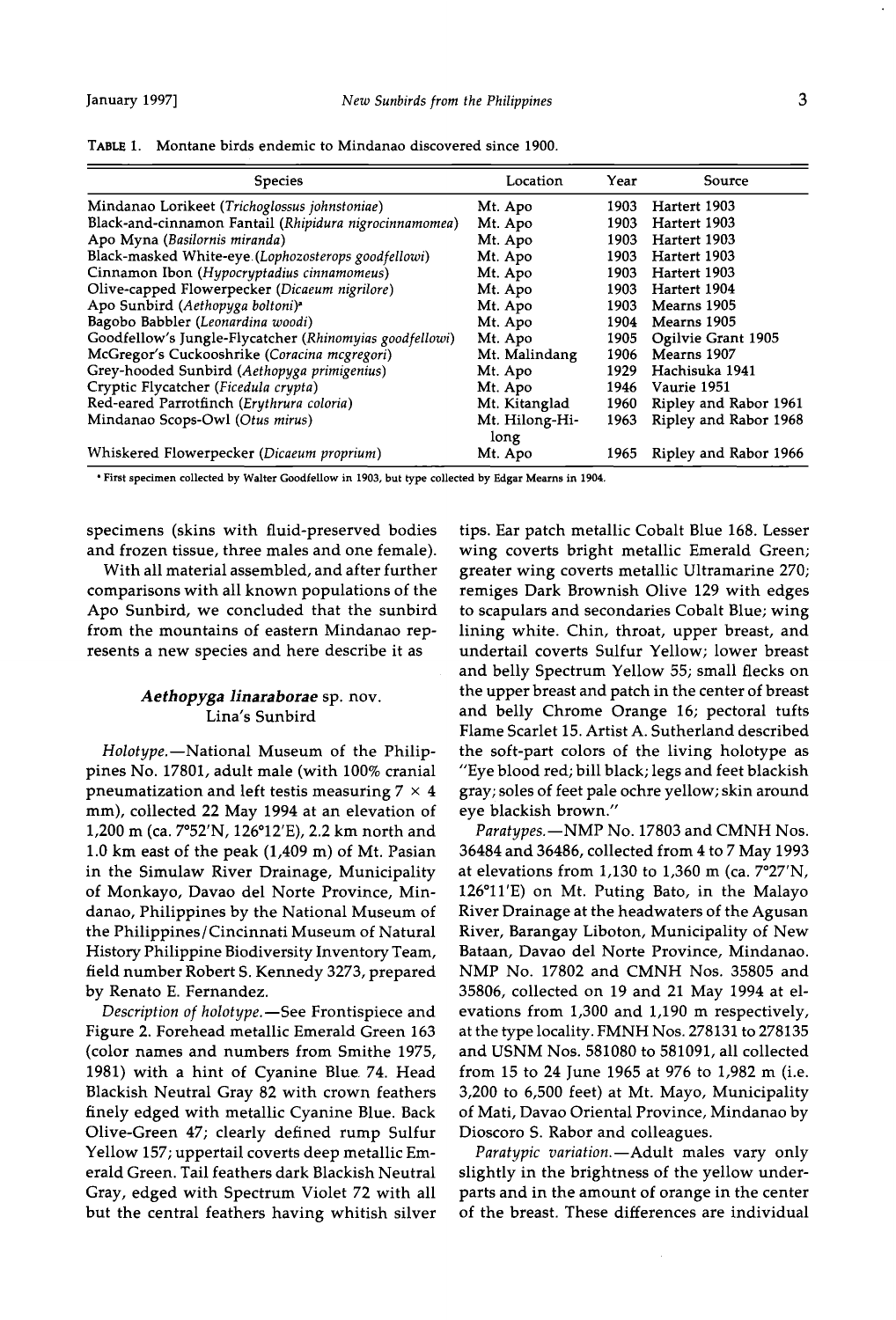

**Fig. 2. Side view of the holotype of Aethopyga linaraborae shortly after it was captured on Mt. Pasian. Photo by A. P. Sutherland.** 

**and are not related to collection locality. Females have more muted colors and lack the metallic sheen on the forehead, ear, uppertail coverts, and wing coverts; lack the orange pectoral tufts; and do not have yellow on the chin, throat, or upper breast. They also differ from the males in the following ways: head Dark Neutral Gray with trace of pale metallic Emerald Green edges to feathers; rump not clearly defined, as Olive-Green of back grades into olive Sulfur Yellow at base of tail; edges of tail feathers metallic Cobalt Blue; wing coverts Olive-Green; remiges edged with orangish Olive-Yellow 52; throat, upper breast, and flanks Yellowish Olive-Green 50 with Olive-Yellow streaks. For both sexes, bill color does not vary, iris color ranges from dark brick red to blood red, and the legs and feet vary from dark tannish brown to black. The sexes differ (t-test and Mann-Whitney U-test, P < 0.01) in wing chord, tail length, culmen length, and tarsus length, with males larger than females in all cases (Table 2).** 

Measurements of holotype.-Wing chord, 52.3 **mm; tail, 37.8 mm; culmen, 24.3 mm; tarsus, 15.7 mm; body mass, 8.4 g. See Table 2 for summary statistics of all individuals measured.** 

Diagnosis.-Aethopyga linaraborae is most sim**ilar to A. boltoni (see Frontispiece). The males of both species have gray heads; olive backs; yellow rumps, throats, and upper breasts; yellow-** **ish lower breasts and bellies with a central patch of orange; and orange pectoral tufts. They differ, however, in several characters. Aethopyga linaraborae has metallic plumage colors in the upper tail coverts, ear, lesser and greater wing coverts, and edges to the scapulars and second**aries that are lacking in A. boltoni. The metallic **forehead is well developed and extends onto the crown in A. linaraborae but is nearly absent or more restricted to the forecrown in A. boltoni. The metallic color of the forehead is Emerald Green in A. linaraborae, pale Paris Green 63 in A. b. boltoni, and Ultramarine in A. b. malindangensis. Tail color also differs; in A. linaraborae it is dark Blackish Neutral Gray with metallic**  Spectrum Violet edges, whereas in A. boltoni it **is pale Dark Brownish Olive with pale Paris Green edges.** 

**Females of A. linaraborae and A. boltoni are similar in all plumage characters except the following: A. linaraborae lacks a well-defined yellow rump patch, has Blackish Neutral Gray tail feathers edged with metallic Cobalt Blue, has scapulars and secondaries edged with orangish Olive-Yellow, and has a clearly delineated throat with Yellowish Olive-Green with Olive-Yellow streaks. Aethopyga boltoni has a sharply defined Sulfur Yellow rump patch, elongated central tail feathers strongly edged in Paris Green, and a gray throat that contrasts poorly against the**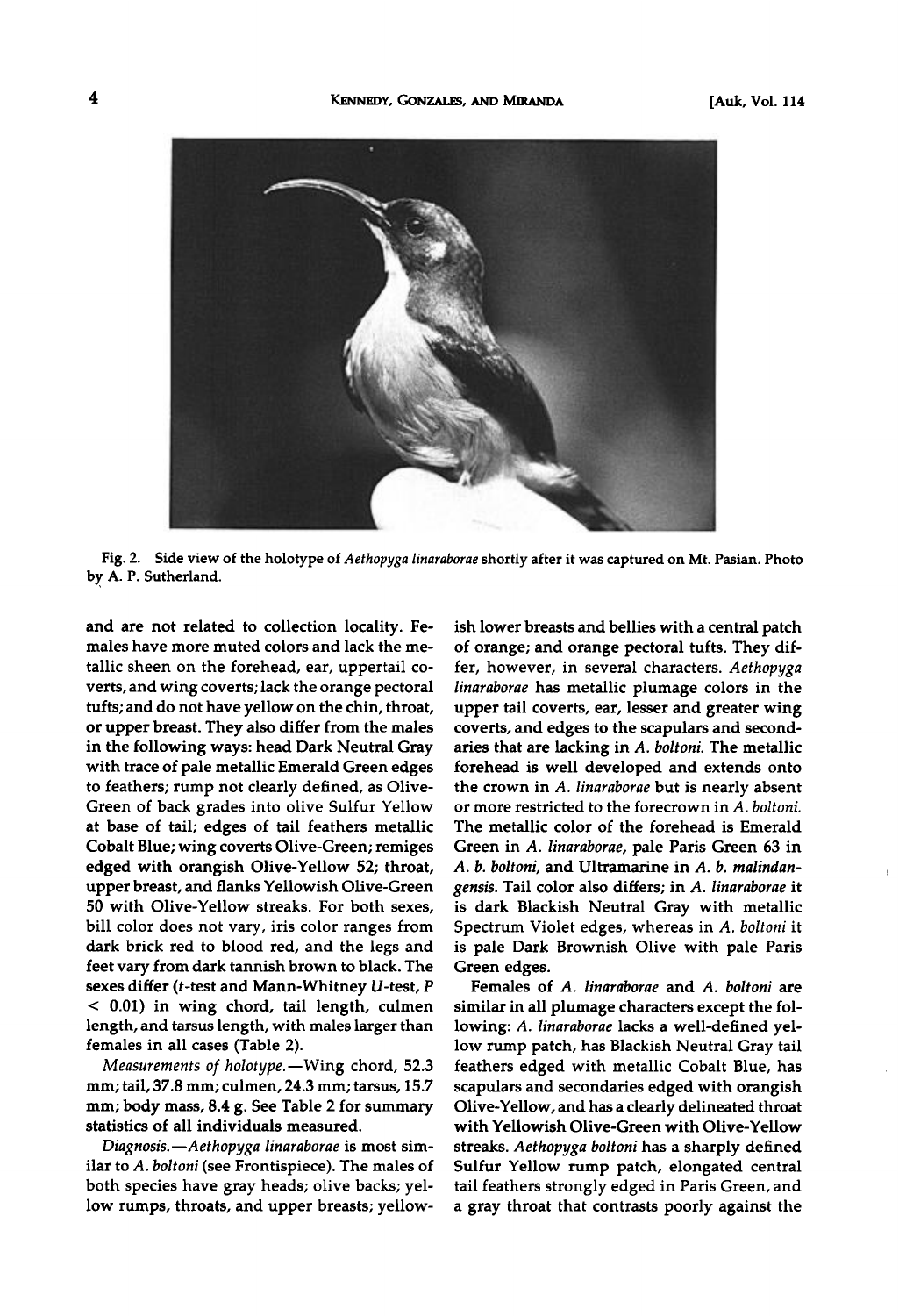**darker gray sides of the head. Differences in tarsus length and wing chord between A. linaraborae and A. boltoni (all populations combined) are not significant (Table 2). However, significant differences exist between the two species in culmen length and tail length (oneway ANOVA by sex,**  $P < 0.01$ **), with the greater difference in tail length owing largely to the elongated central tail feathers in A. boltoni.** 

Distribution and habitat.-Lina's Sunbirds cur**rently are known only from Mt. Pasian, Mt. Puting Bato, and Mt. Mayo in eastern Mindanao in the provinces of Davao del Norte and Davao**  Oriental between 7°00' and 8°00'N and 126°00' **and 126ø30'E. They live in montane mossy forest (forest type described in Dickinson et al. [1991]), usually from 1,200 m to the tops of the mountains (see Figs. 3 and 4). However, they have been recorded as low as 1,130 m. Assuming that they occur in all available habitats above 1,200 m within this limited distribution, their total**  range comprises about 770 km<sup>2</sup>.

Habits.-Kennedy observed several individ**uals on Mt. Pasian in 1994. Two males were seen in the middle (ca. 5 m above ground) and upper canopy (ca. 8m) of the forest perched alone and upright, giving a long, slender appearance. Kennedy also saw other individuals accompa-nying mixed flocks composed of Philippine Bulbuls (Hypsipetes philippinus), Elegant Tits (Parus elegans), Brown Tit-Babblers (Macronous striaticeps), Mountain Leaf-Warblers (Phylloscopus trivirgatus), Mountain Verditer-Flycatchers (Eumyias panayensis), Metallic-winged Sunbirds (Aethopyga pulcherrima), White-bellied Flowerpeckers (Dicaeum hypoleucum), and Mountain**  White-eyes (Zosterops montanus).

**Breeding.--No nests have been found, but all of the males collected from 3 to 22 May in 1993 and 1994 had enlarged left testes; one measured**   $4 \times 2$  mm, two  $4 \times 3$  mm, and two  $7 \times 4$  mm. **Of the two females collected during the same period, one (with 20% cranial pneumatization)**  had an undeveloped ovary that was  $4 \times 3$  mm, **whereas the other (50% cranial pneumatization)**  had a developed ovary that was  $7 \times 4$  mm.

**Vocalizations.--The vocalizations of Lina's Sunbird have not been documented.** 

Conservation status.-Lina's Sunbird was com**mon in the areas we inventoried, with individuals sighted regularly every day. Although it has a very restricted range, its habitat of mossy forest occurs in extremely rugged and inaccessible mountains that contain few commercial** 

|         |                                                                                                        |                                                                      |                                                                                                                                                                                                            | TABLE 2. Measurements ( $z = SD$ , with [n, range] in parentheses) of Aethopyga linaraborae and subspecies of A. boltoni.                                                          |                                            |                                                            |
|---------|--------------------------------------------------------------------------------------------------------|----------------------------------------------------------------------|------------------------------------------------------------------------------------------------------------------------------------------------------------------------------------------------------------|------------------------------------------------------------------------------------------------------------------------------------------------------------------------------------|--------------------------------------------|------------------------------------------------------------|
| secx    | Wing<br>$\binom{m}{n}$                                                                                 | $\binom{m}{n}$<br>Tail                                               | Culmen<br>$(mm)^a$                                                                                                                                                                                         | Tarsus<br>$\binom{mm}{mm}$                                                                                                                                                         | Total length<br>$(\text{mm})$              | Body mass<br>S                                             |
|         | $53.7 \pm 1.3(14, 51.7-55.8)$ 38.2<br>48.7 ± 1.1 (10, 46.6–50.2) 33.2                                  |                                                                      | Aethopyga linaraborae                                                                                                                                                                                      | $\pm$ 1.5 (14, 36.4-40.4) 24.4 $\pm$ 1.1 (13, 22.3-26.3) 15.6 $\pm$ 0.5 (14, 14.5-16.3)<br>$\pm$ 0.8 (10, 32.1-34.4) 20.9 $\pm$ 1.1 (10, 19.3-22.8) 14.8 $\pm$ 0.4 (10, 14.1-15.4) | $116.5 \pm 2.1 (2, 115 - 118)$<br>101.0(1) | $7.9 \pm 0.7$ (5, 7.0-8.7)<br>6.5 ± 0.7 (2, 6.0-7.0)       |
| Σ       | $54.1 \pm 1.3(12, 51.7-55.9)$ 46.8<br>50.3 ± 0.9 (6, 49.0-51.5) 37.9<br>$50.3 \pm 0.9(6, 49.0 - 51.5)$ | $\pm$ 1.8 (9, 44.0-49.6)<br>$\pm$ 1.1 (4, 36.5-39.2)                 | A. boltoni boltoni                                                                                                                                                                                         | 23.3 ± 0.7 (11, 22.2-24.5) 15.6 ± 0.3 (12, 15.1-16.0) 122.4 ± 7.8 (10, 109-133)<br>20.7 ± 0.9 (6, 19.0-21.2) 15.1 ± 0.4 (6, 14.6-15.5) 108.0 ± 6.2 (5, 99-114)                     |                                            | $8.2 \pm 0.9(5, 7.0 - 9.2)$<br>$6.9 \pm 0.4$ (2, 6.6-7.2)  |
| ≿<br>μ, | $52.1 \pm 0.5(3, 51.6 - 52.5)$<br>$48.3 \pm 1.0 (5, 47.3 - 49.8)$                                      | $\pm$ 1.2 (3, 44.3-46.4)<br>$\pm$ 0.5 (4, 36.9-38.0)<br>45.6<br>37.5 | $23.2 \pm 1.0$ (3, 22.1-23.8) 15.1 $\pm$ 0.3 (3, 14.9-15.3)<br>A. b. tibolii<br>$19.9 \pm 0.9$ (5, 19.1-21.2)                                                                                              | $14.6 \pm 0.2$ (5, 14.3-14.8)                                                                                                                                                      | $112.3 \pm 7.1$ (3, 106-120)<br>112.0(1)   | $6.4 \pm 1.5(3, 4.9 - 7.8)$<br>$6.3 \pm 0.3$ (4, 6.0-6.6)  |
|         | M 53.9 $\pm$ 1.6 (14, 50.8-56.2) 46.8<br>$50.2 \pm 1.2 (16, 48.5 - 52.4)$ 36.6                         |                                                                      | $\pm$ 2.2 (13, 44.0-51.3) 23.3 $\pm$ 0.8 (14, 22.2-24.6) 15.8 $\pm$ 0.4 (15, 15.4-16.6)<br>$\pm$ 1.7 (16, 33.1-38.8) 20.8 $\pm$ 0.8 (19, 19.3-21.9) 14.8 $\pm$ 0.3 (18, 14.1-15.2)<br>A. b. malindangensis |                                                                                                                                                                                    | No data<br>No data                         | $8.0 \pm 0.5$ (5, 7.5-8.7)<br>$7.1 \pm 0.9 (8, 6.1 - 8.5)$ |
|         | "Measured from base of skull                                                                           |                                                                      |                                                                                                                                                                                                            |                                                                                                                                                                                    |                                            |                                                            |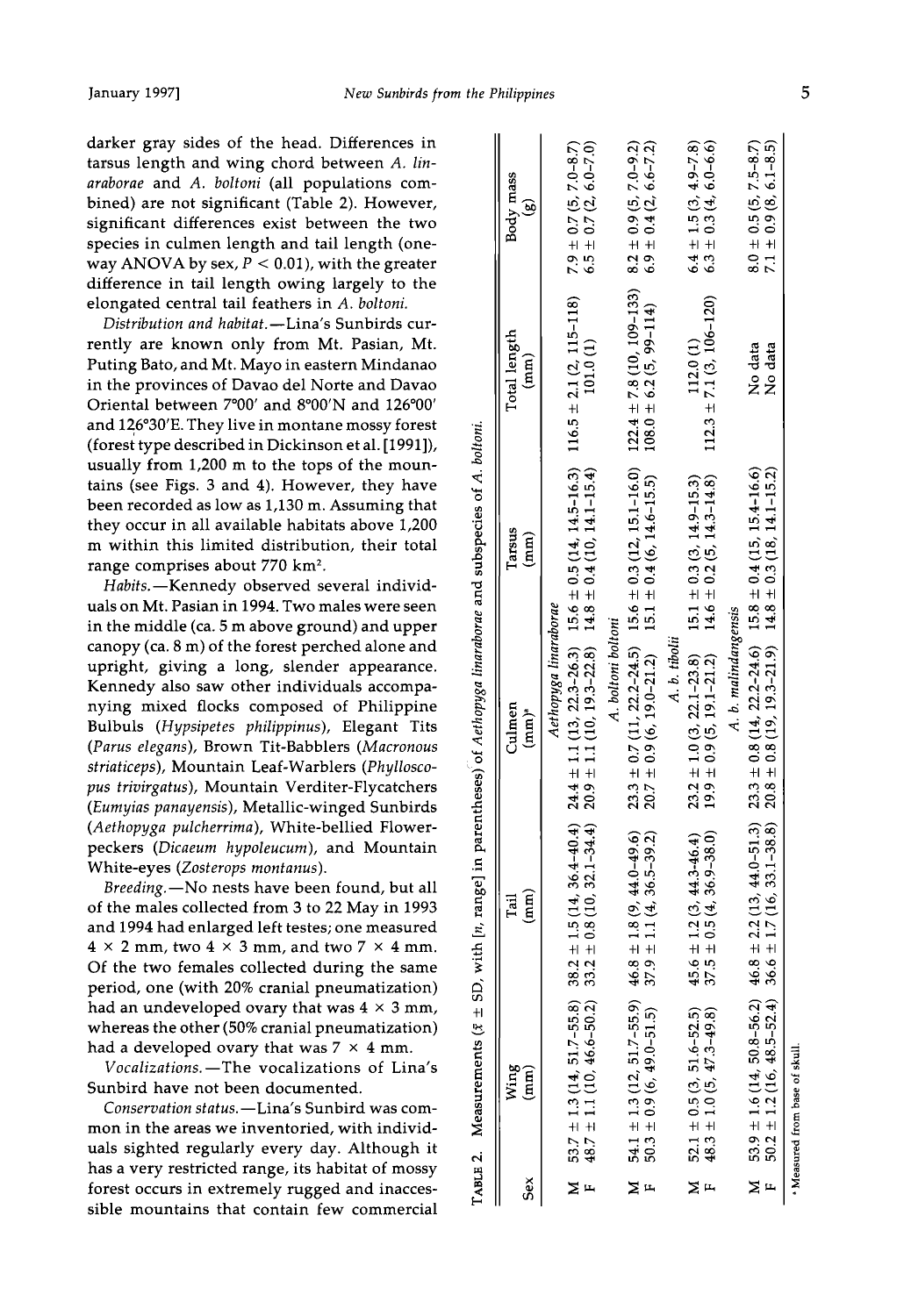

**Fig. 3. View of the eastern slope of Mt. Pasian near its peak. Mt. Agtuuganon can be seen 6 km to the south. Photo by A. P. Sutherland.** 

**tree species and generally are too steep for agricultural purposes. The area is inhabited mostly by small communities of Mandayas, who have lived in the area for centuries, practicing slashand-burn agriculture and plantation farming on the more accessible flatter slopes.** 

**The mossy forests within the PICOP logging concession around Mt. Agtuuganon and Mt. Pasian at the northern end of the species' range**  **have been recognized as a forest sanctuary. An access road has been built along the north/south ridge leading to Mt. Pasian, where PICOP and the Philippine Long Distance Telephone Company have built radio and telephone relay stations. PICOP controls access to the road and has an excellent record of managing and protecting its forests. Currently, the most serious threat to the mossy forest comes from the recent discoy-**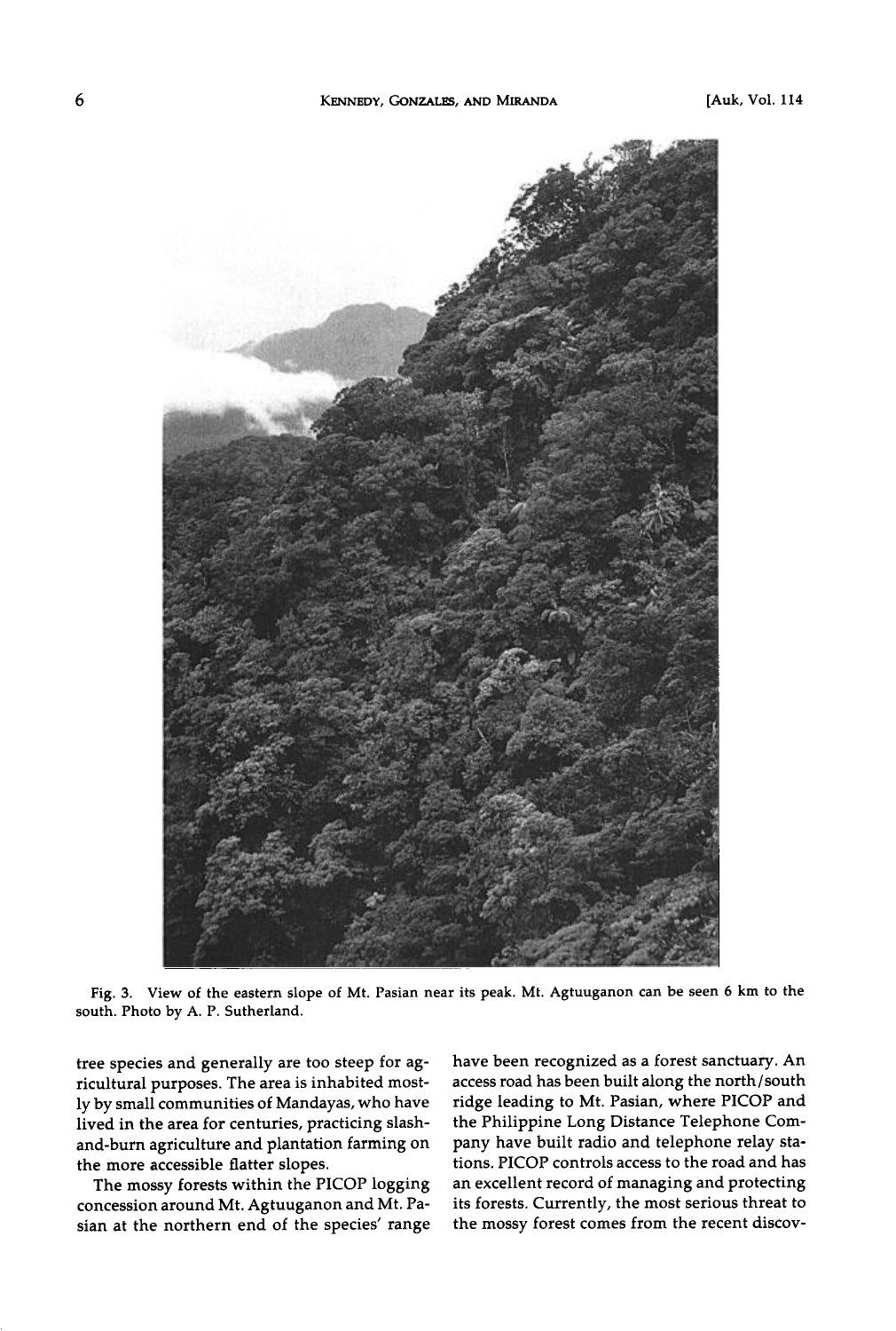

**Fig. 4. Mossy forest at 1,200 m near the capture location of the holotype of Aethopyga linaraborae. Photo by A. P. Sutherland.** 

**ery of gold in the region. Some lower slopes have been totally destroyed because of mining activities. Despite this, we do not consider most of the habitat threatened, either today or in the near future.** 

Remarks.-We are convinced that the mor**phological features exhibited by Lina's Sunbird reflect its unique evolutionary history and that it should be regarded as a separate species. The questions of whether A. linaraborae and A. boltoni are sister taxa, or whether A. linaraborae is affiliated with other Aethopyga sunbirds within Mindanao and the region, are unclear. We have frozen tissues of many of these forms that could be used for additional phylogenetic study.** 

**Etymology.--Lina N. Florendo Rabor accompanied her husband, the preeminent Philippine ornithologist Dioscoro S. Rabor, on more than 40 scientific expeditions throughout the Philippines from 1936 to 1975 and contributed to some 80 papers and books published by Dr. Rabor and his colleagues. Throughout this extraordinary effort she remained a silent partner. We are pleased to name this new and beautiful sunbird after this remarkable person.** 

# **NEW APO SUNBIRD FROM SOUTHERN MINDANAO**

**Mt. Busa was surveyed by the PBI team from 20 March to 20 April 1993 at elevations from**  **850 to 1,710 m. The team obtained 10 specimens (skins with fluid-preserved bodies, two males and three females; whole fluid-preserved specimens, one male and four unsexed; frozen tissue, two males and one female) of the Apo Sunbird. We compared these specimens with all known populations of the species and concluded that the populations sorted out into three subspecies as follows: birds from Mt. Apo belong to A. b. boltoni; birds from Mt. Kitanglad (formerly spelled Katanglad) and Mr. Malindang belong to A. b. malindangensis (Dickinson et al. [1991] included Mr. Kitanglad birds with boltoni, an apparent mistake as they did not examine the specimens; here we follow the suggestion of Ripley and Rabor [1961]); and the populations from Mt. Busa and Mt. Matutum (Dickinson et al. [1991] listed Matutum birds with boltoni) are indistinguishable from each other and represent a new subspecies that we describe as** 

# **Aethopyga boltoni tibolii subsp. nov.**

Holotype.-National Museum of the Philip**pines No. 17804, male (with 50% cranial pneumatization and left testis measuring 4 x 2 mm) collected 5 April 1993 at an elevation of 1,321 m (ca. 6ø05'N, 124ø41'E), 3.1 km south and 1.0 km east of the peak (2,064 m) of Mr. Busa in the**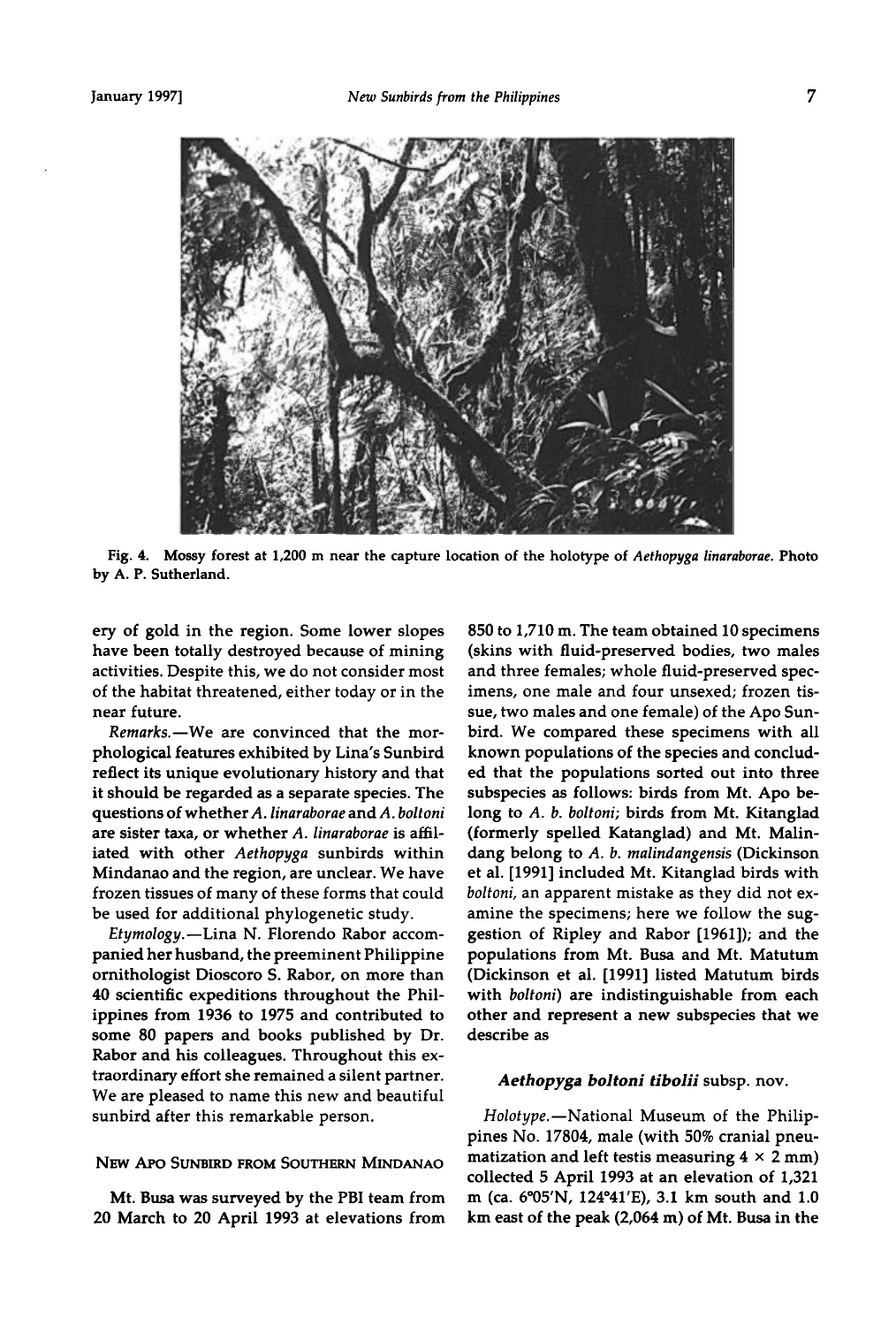**Pange River Drainage, Municipality of Kiamba, Sarangani Province, Mindanao, Philippines by the National Museum of the Philippines/Cincinnati Museum of Natural History Philippine Biodiversity Team, field number NMP/CMNH B2197.** 

**Paratypes.--CMNH Nos. 36477, 36480, 36481, and NMP No. 17805, collected at the type locality, 4 to 15 April 1993, at 1,299 to 1,704 m; DMNH No. 14142, collected 29 January 1964, and FMNH Nos. 279623 to 279625, collected 16 to 17 June 1966, all from Mt. Matutum, Municipality of Tupi, South Cotabato Province, Mindanao by Dioscoro S. Rabor and colleagues.** 

Measurements of holotype.—Wing chord, 52.53 **ram; tail, 46.40 ram; culmen, 23.79 ram; tarsus, 15.34 mm; body mass, 6.5 g. See Table 2 for summary statistics of all individuals measured.** 

Diagnosis.—Both sexes are most similar to A. **b. boltoni of Mt. Apo but generally are less richly colored. Male A. b. tibolii have only a trace of the metallic Paris Green on the forehead that in most lighting situations is not visible; the patch in the center of the lower breast and belly is pale Orange Yellow 18, not Spectrum Orange, and is hardly perceptible against the pale Spectrum Yellow around it; and the pectoral tufts**  are lighter Flame Scarlet. In female A. b. tibolii, **edges of the scapulars and secondaries are olive Sulfur Yellow, not dark Golden Olive-Yellow; chin and throat are pale gray finely streaked with white, not Grayish Olive 43; and the belly is paler Spectrum Yellow and has only a hint of Orange Yellow in its center. Immature male A. b. tibolii are paler than the adult males, having less yellow on the throat and lacking orange in the breast and belly; they also lack the orange pectoral tufts. Immature females are paler than the adult females.** 

**For the measurements presented in Table 2, males are significantly larger than females (two**way ANOVA,  $P < 0.01$ ) in all subspecies of A. **boltoni. Among subspecies, A. b. tibolii is smaller**  than A. b. boltoni in wing chord, culmen length, **and body mass and smaller than both A. b. boltoni and A. b. malindangensis in tarsus length (Dunn's multiple comparisons tests, P < 0.05). Differences in tail length among subspecies were not significant.** 

Distribution and habitat.-Currently known **only from southern Mindanao on Mt. Busa, which lies on the border between the provinces of Sarangani and South Cotabato, and on the isolated volcano Mt. Matutum in the province of South Cotabato (Fig. 1). The two peaks are** 

**approximately 50 km apart. Unexplored peaks besides Mt. Busa exist in the extensive range of mountains in southern Mindanao, where we predict the Apo Sunbird may be found. These include Parker Volcano 22 km east of Mt. Busa, Mt. Itim Itim 57 km northwest, and the Kidapong Range 40 km west-northwest (Fig. 1). If A. b. tibolii is found on these peaks, its entire**  range would lie between 6°00' and 6°45'N and **124o05 ' and 125ø10'E.** 

**Aethopyga b. tibolii occupies montane mossy forest on Mt. Busa from about 1,300 m to the summit at 2,064 m. On Mt. Matutum, Rabor obtained specimens from the summit (7,850 feet; recorded on Joint Operations Graphic Air maps as 7,500 feet, or 2,286 m) down to 823-1,128 m (i.e. 2,700-3,700 feet), the lowest elevation that any Apo Sunbird has been recorded.** 

Habits.-We have not seen A. b. tibolii in the **field but suspect that it has similar habits to A. b. boltoni from Mr. Apo (see below).** 

Breeding.-No nests of A. b. tibolii have been **found. The holotype collected on 5 April 1993 had an enlarged left testis measuring 4 x 2 mm, whereas an immature male (with 5% cranial**  pneumatization; left testis  $1 \times 0.5$  mm) was ob**tained on 4 April 1993. Of three females collected in April 1993, one (20% cranial pneumatization) had a developed ovary measuring**   $6 \times 3$  mm, one (100% cranial pneumatization) **had a developed ovary measuring 7 x 3 mm with the largest ovum 3 x 3 mm, and one (5% cranial pneumatization) had an undeveloped**  ovary measuring  $4 \times 3$  mm.

**Vocalizations.--No vocalizations of A. b. tibolii have been documented.** 

Conservation status.-Common in its limited **habitat, for which there are no immediate threats. The Mt. Busa population extends the known range of this species on Mindanao.** 

**Etymology.--Named after the T'Boli people, the original inhabitants of southern Mindanao where this subspecies is found, who still cling to many of their traditions.** 

## **APO SUNBIRD FROM MT. APO**

**During recent surveys of Mt. Apo (Fig. 1) we obtained new information on the Apo Sunbird. Kennedy and Miranda saw them singly, in pairs, in small groups, and in mixed flocks accompanying other montane species. They foraged in and around flowering trees and shrubs at all levels in the stunted montane mossy forest. E. A. Mearns (unpubl. data) found a nest of A. b.**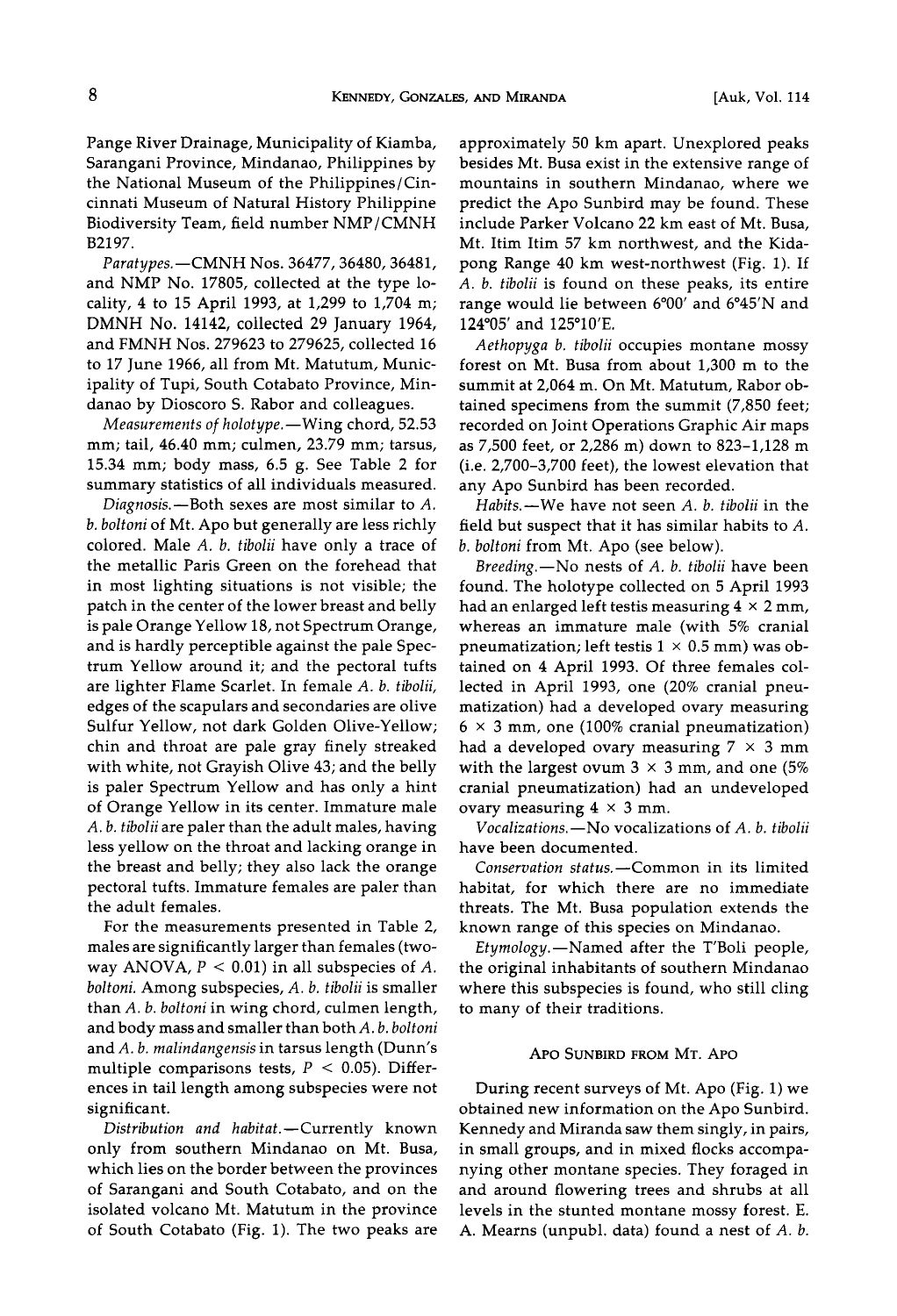

**Fig. 5. Hanging nest of Aethopyga boltoni boltoni suspended from a stem of tiger grass just before the terminal inflorescence, at 2,420 m on Mt. Apo. Photo by R. S. Kennedy.** 

**boltoni on Mt. Apo in July 1904. Kennedy also found a nest of this species in a partially burned, remnant patch of montane mossy forest on Mt. Apo (see Fig. 5) at 2,420 m on 25 January 1995. He apparently flushed the female during nest construction. The female remained within 5 m of the nest, fluttering about the foliage and diving at Kennedy while carrying a piece of moss in her bill. The pendulous nest was about 8 cm wide x 16 cm long, with an opening of about 3 cm. It was composed of mosses loosely woven together and laced with several spider or insect egg cases. It was suspended about 2.4 m from the ground on the end of a stem of tiger grass (Thysanolaena latifolia; locally called "bugong") just before the inflorescence.** 

 $Vocalizations. - Kennedy obtained the first$ **known recordings (deposited in the Library of Natural Sounds, Cornell University) of A. boltoni on the upper slopes of Mt. Apo on 25 January 1995. The call consisted of one to six bubbling "peep" notes given while foraging. In a series, the first note was followed by a short pause with the remaining notes given in rapid Succession.** 

## **SPECIMENS EXAMINED**

## **AETHOPYGA BOLTONI BOLTONI**

**Mt. Apo: two females (American Museum of Natural History [AMNH]); three males and one female (CMNH); one male (Delaware Museum** 

**of Natural History [DMNH]); four males and three females (FMNH); three males and one female (NMP); one male (USNM).** 

## **AETHOPYGA B. MALINDANGENSIS**

**Mt. Kitanglad: one male (AMNH); four males and two females (FMNH). Mt. Malindang: one male and one female (AMNH); 12 males and 11 females (FMNH); four males and two females (USNM); two males and two females (Yale Peabody Museum [YPM]).** 

# **AETHOPYGA B. TIBOLH**

**Mt. Busa: one male and two females (CMNH); one male and one female (NMP). Mt. Matutum: one female (DMNH); two males and one female (FMNH).** 

#### **AETHOPYGA LINARABORAE**

**Mt. Mayo: three males and two females (FMNH); six males and six females (USNM). Mt. Pasian: one male and one female (CMNH); two males (NMP). Mt. Puting Bato: two males (CMNH); one female (NMP).** 

#### **ACKNOWLEDGMENTS**

**We dedicate this paper to the late Dioscoro S. Rabor, whose pioneering efforts changed the course of ornithology and conservation in the Philippines. In ad-**